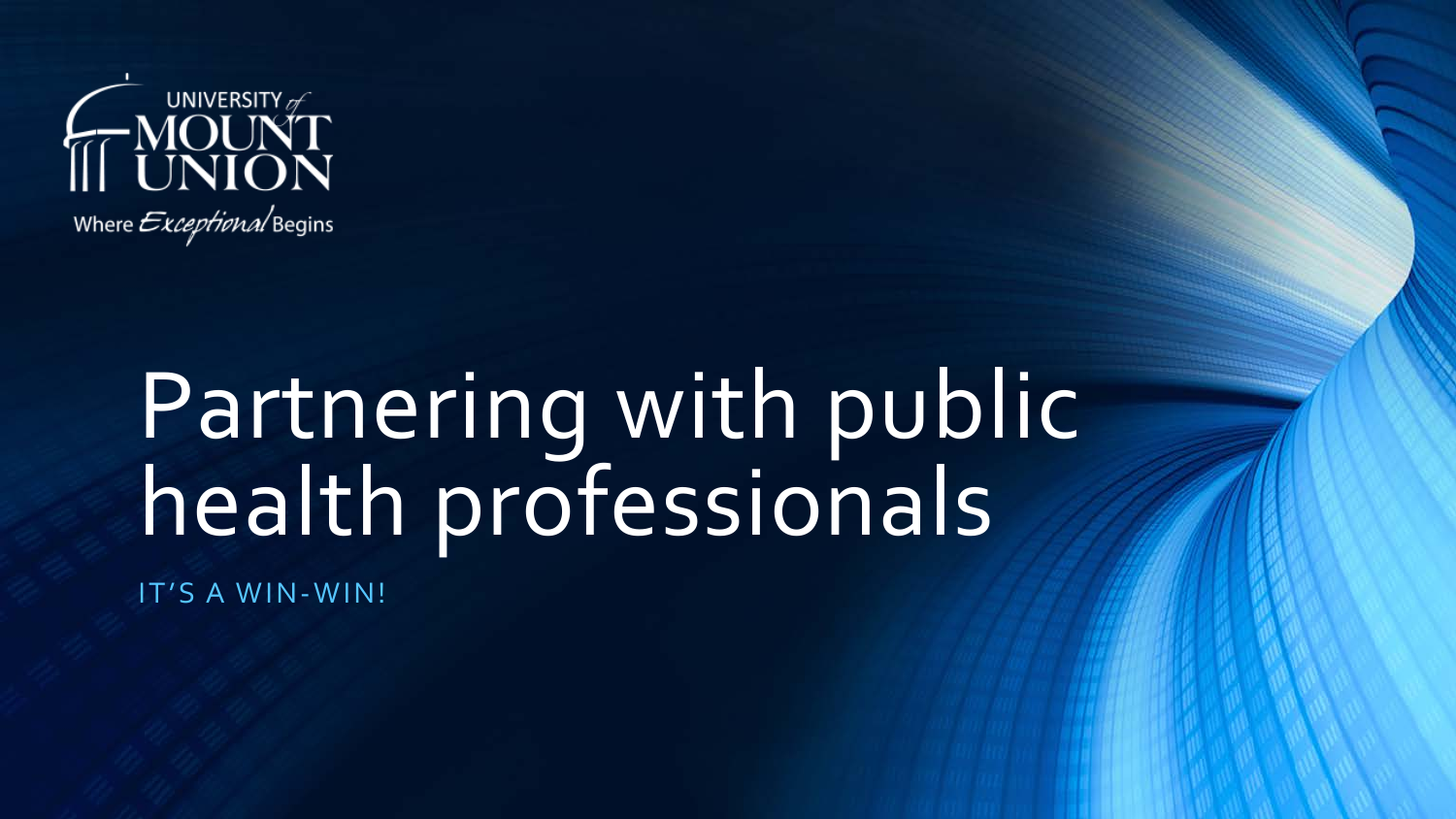### Session objectives

- Identify 3 strategies for developing partnerships with public health practitioners
- Discuss methods for involving local health departments in K-12 health curricula
- List at least 3 reasons for partnering with public health practitioners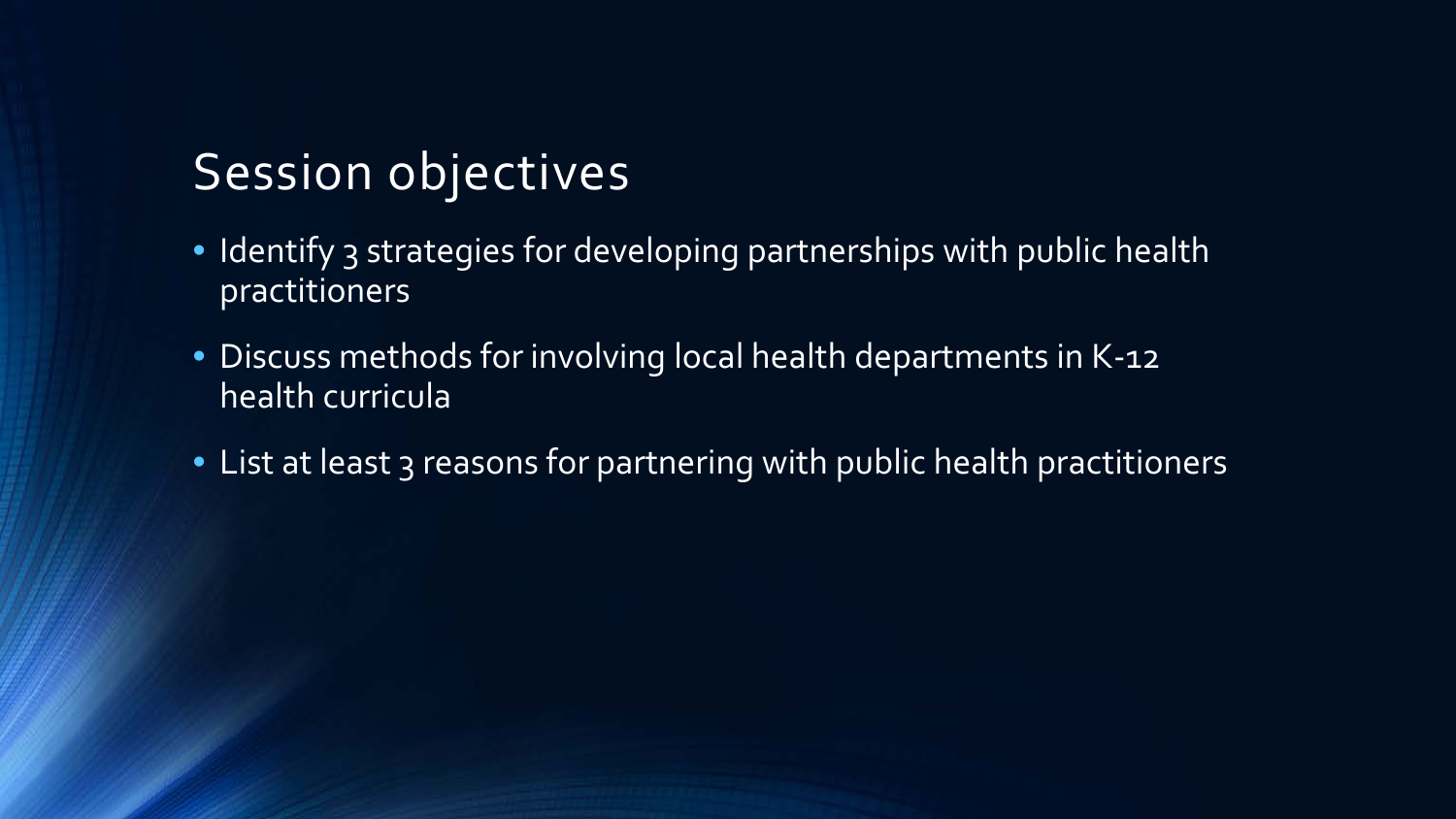### Abstract

• A partnership between schools and local public health practitioners can be beneficial for several reasons. Emerging diseases like Ebola and Zika lead to many student questions in the health classroom. Public health is a growing field, and many K-12 students are not aware of public health content or careers. There are many strategies that can help make a school-public health partnership more successful. Benefits of this type of partnership include K-12 student knowledge of public health careers, knowledge of public health content and topics, and enhanced professional skills and knowledge of the K-12 health teacher. Ideas for engaging public health practitioners will be shared. Sample videos of and lesson plans for public health practitioners will be shared. The presenter has brought public health content and careers to several areas of K-12 education and has ideas for practice that have served both public health and school health education students (as well as herself) well in engaging K-12 students for the past 10 years. Participants will be able to share their experiences during the session.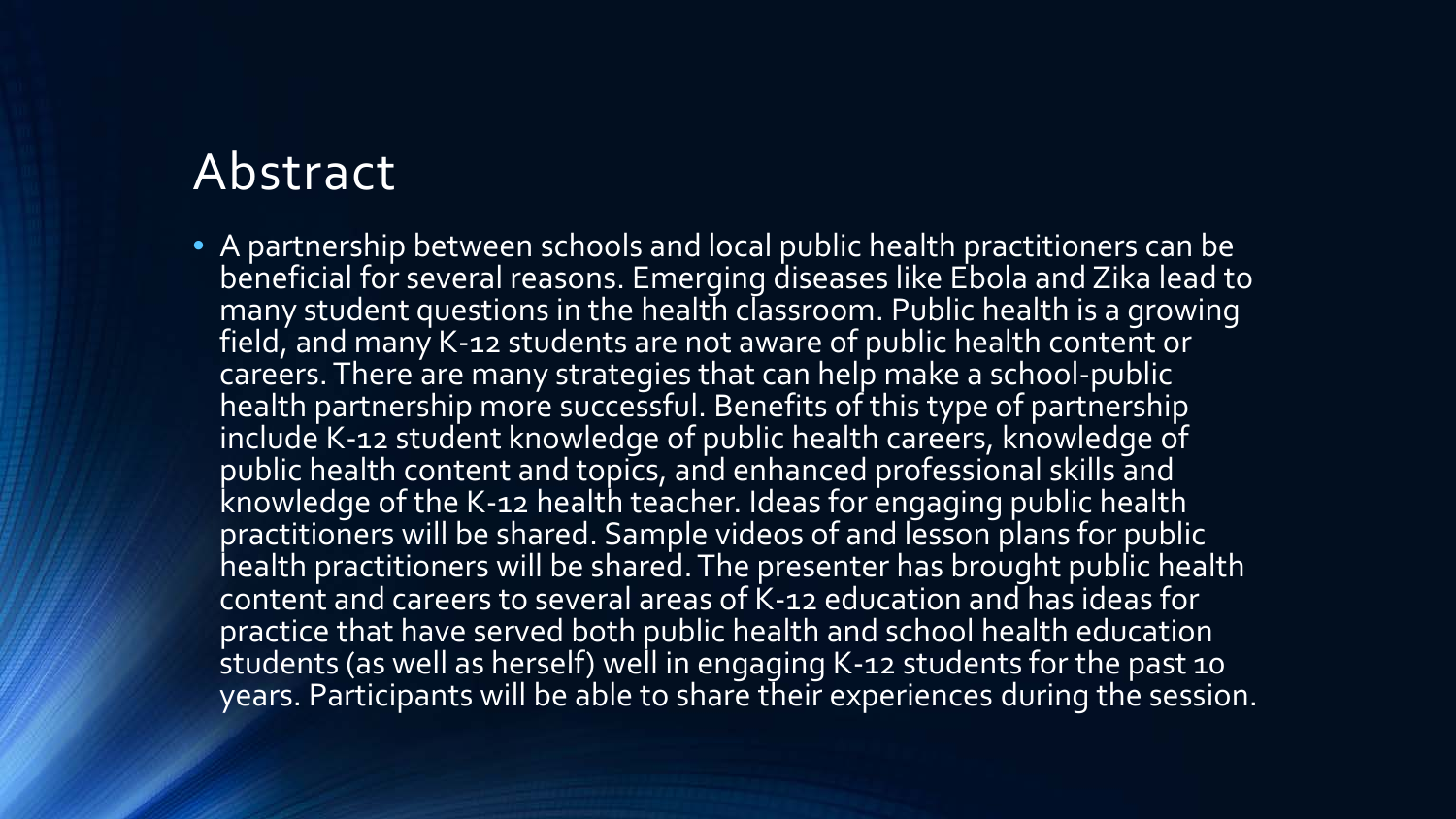# Public health

- Local control with state oversight
- Superintendent health commissioner head of health department
- Differs by state
- Ohio



http://www.50states.com/ohio.htm

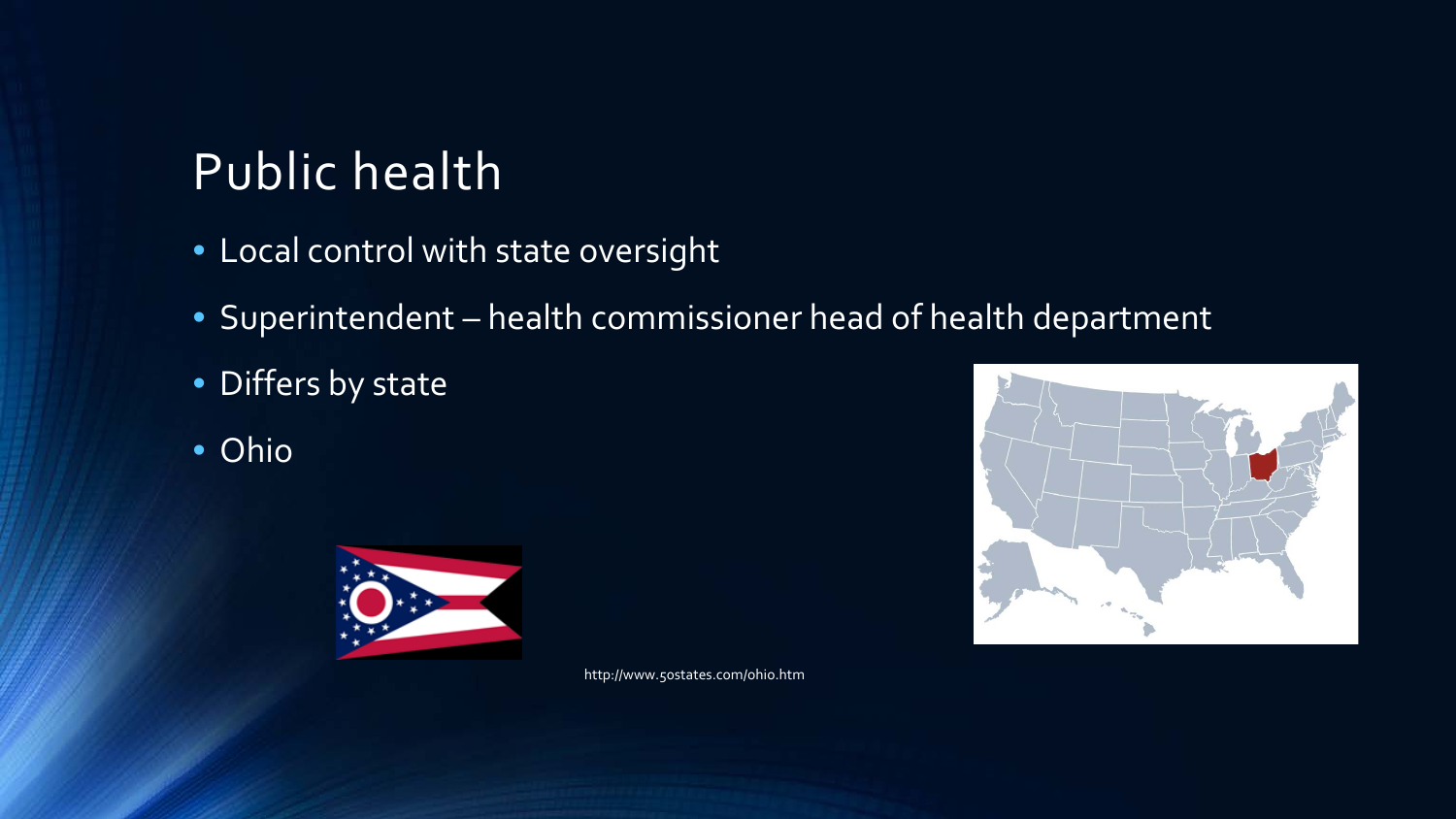### Flex time!



http://transportation.ky.gov/Congestion-Toolbox/Pages/Flextime.aspx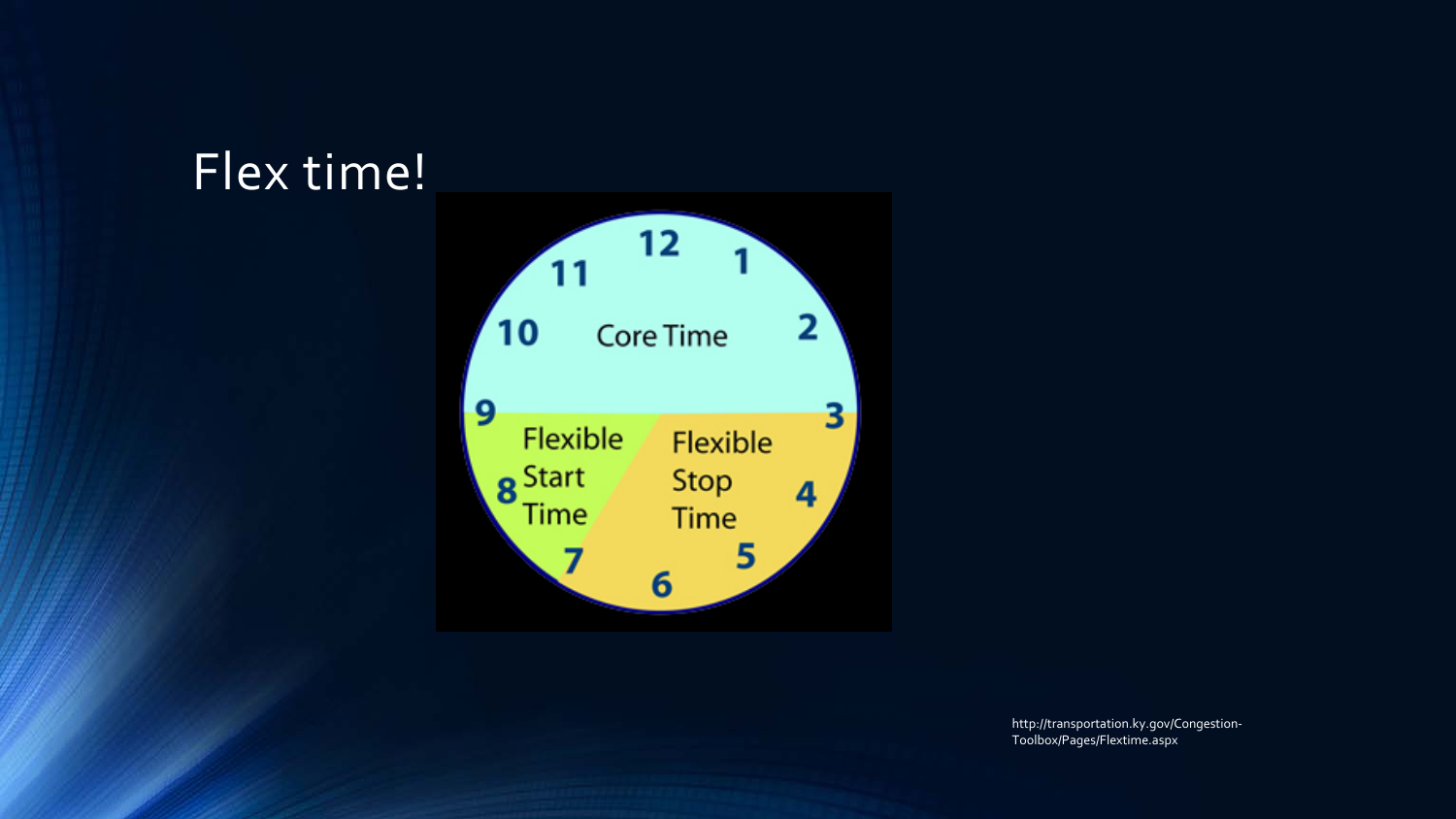

Internet

• Who else lives in your state or a nearby state?

Find a friend

• What does PBH look like in your state(s)?

• Report out to group who you would contact

Share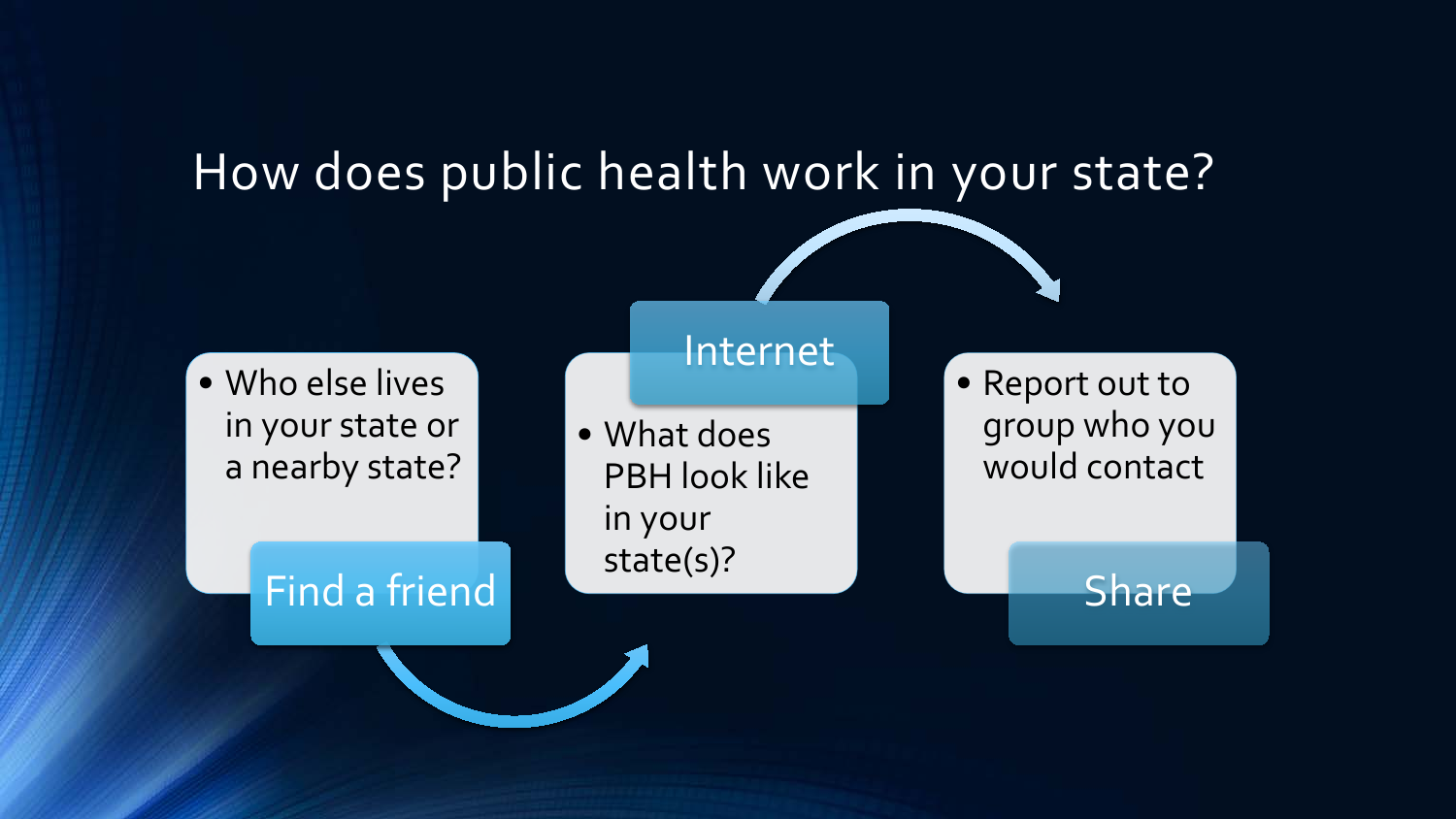### Partnerships

- Find common ground!
- <https://www.healthypeople.gov/2020/topics-objectives>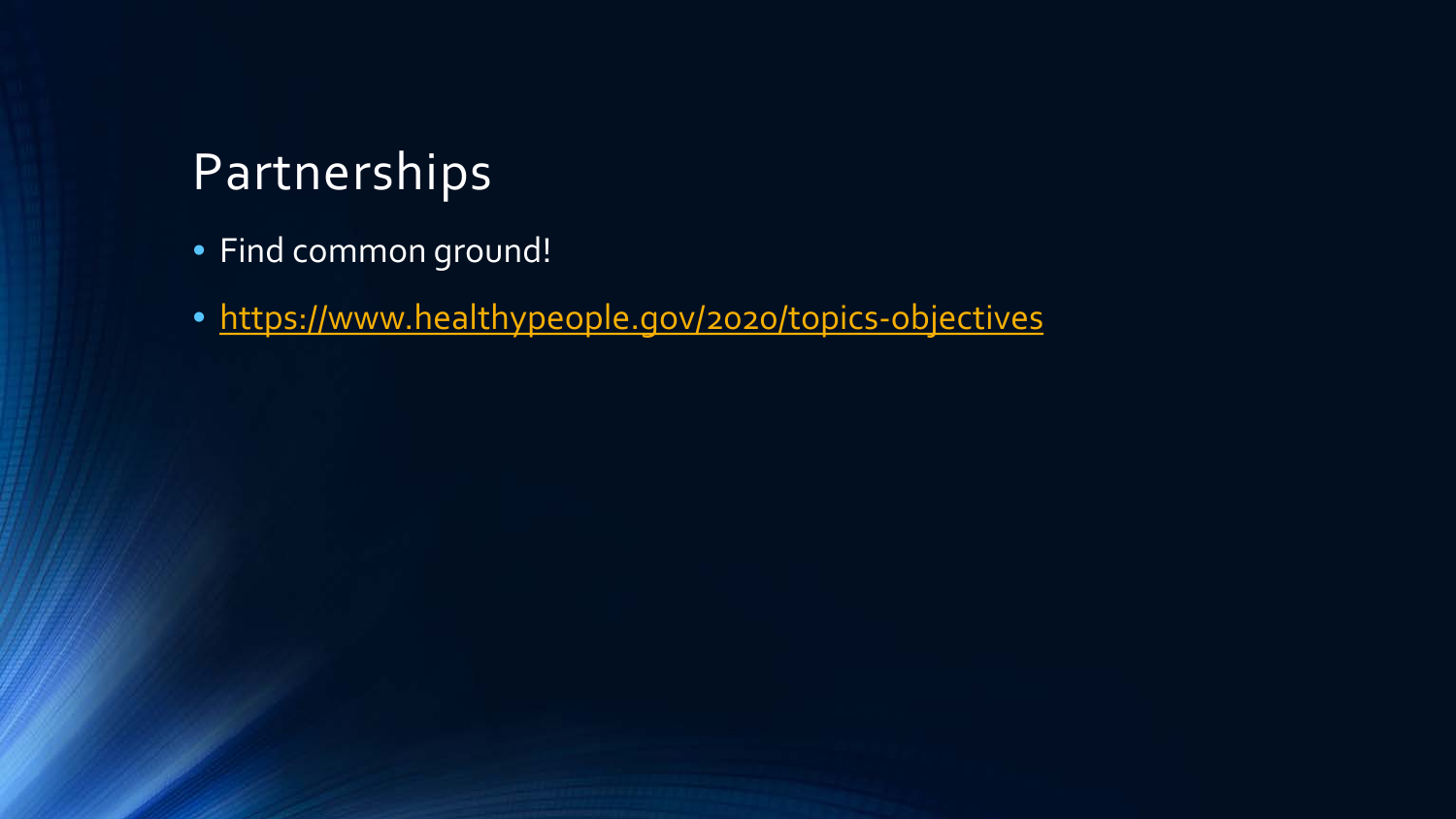| Α                                                       | G                                                              | Ν                                   |
|---------------------------------------------------------|----------------------------------------------------------------|-------------------------------------|
| Access to Health Services                               | Genomics New                                                   | Nutrition and Weight Status         |
| Adolescent Health New                                   | Global Health New                                              |                                     |
| Arthritis, Osteoporosis, and Chronic Back<br>Conditions | н                                                              | О<br>Occupational Safety and Health |
|                                                         | Health Communication and Health<br>Information Technology      | Older Adults New                    |
| в<br>Blood Disorders and Blood Safety New               | Health-Related Quality of Life & Well-Being<br>New             | <b>Oral Health</b>                  |
| c                                                       | Healthcare-Associated Infections New                           | P<br><b>Physical Activity</b>       |
| Cancer                                                  | Hearing and Other Sensory or<br><b>Communication Disorders</b> | Preparedness New                    |
| Chronic Kidney Disease                                  |                                                                |                                     |
|                                                         | <b>Heart Disease and Stroke</b>                                | Public Health Infrastructure        |
| D                                                       | <b>HIV</b>                                                     |                                     |
| Dementias, Including Alzheimer's Disease<br>New         |                                                                | R<br><b>Respiratory Diseases</b>    |
| <b>Diabetes</b>                                         | Immunization and Infectious Diseases                           |                                     |
| Disability and Health                                   | Injury and Violence Prevention                                 | s<br>Sexually Transmitted Diseases  |
| Е                                                       | L                                                              | Sleep Health New                    |
| Early and Middle Childhood New                          | Lesbian, Gay, Bisexual, and Transgender                        | Social Determinants of Health New   |
| Educational and Community-Based Programs                | Health New                                                     | Substance Abuse                     |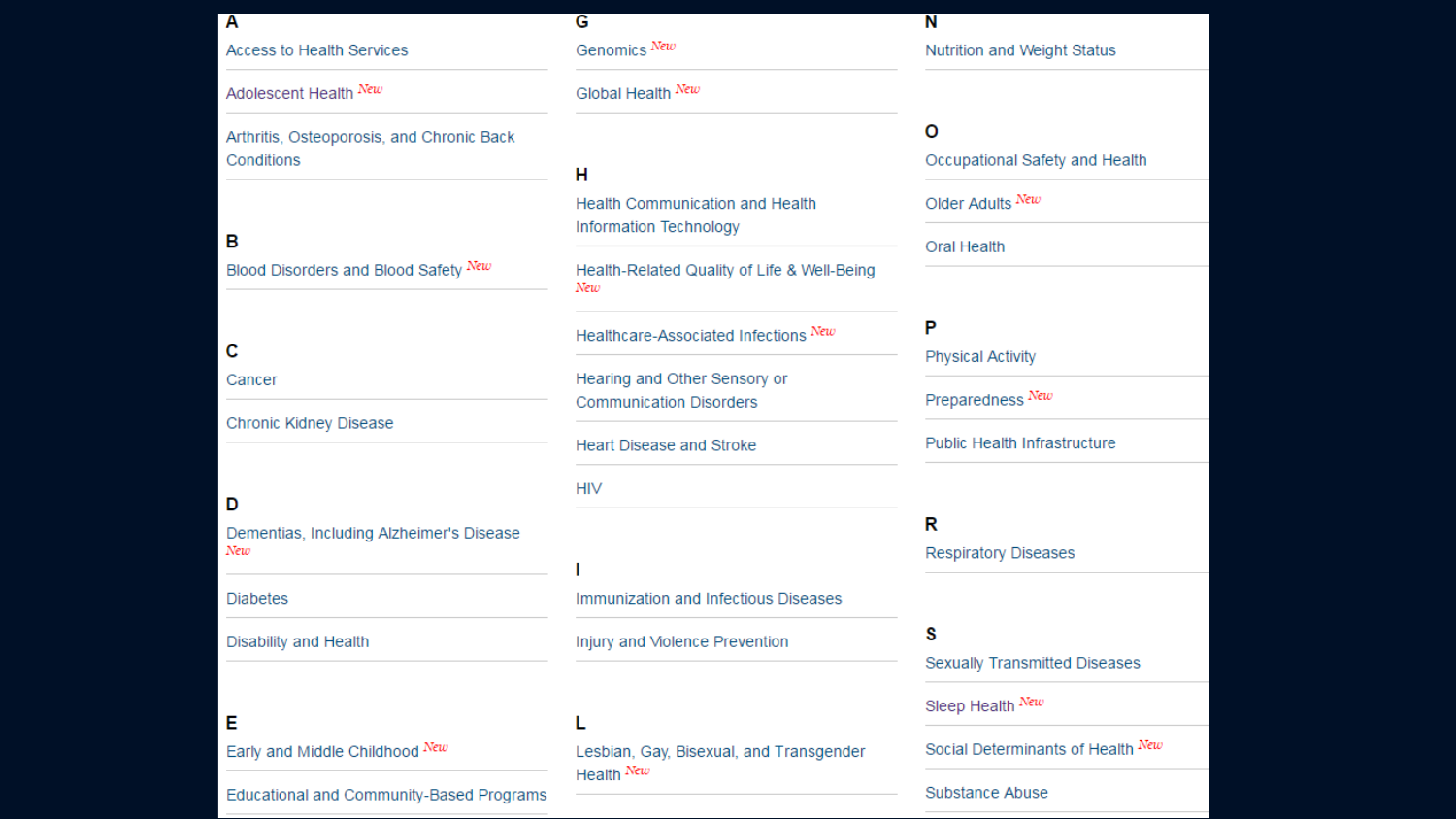| <b>AH-2</b>                                                                     | Increase the proportion of adolescents who participate in extracurricular and/or out-<br>Revised<br>of-school activities |                                                                                                                                                                |
|---------------------------------------------------------------------------------|--------------------------------------------------------------------------------------------------------------------------|----------------------------------------------------------------------------------------------------------------------------------------------------------------|
| AH-3                                                                            |                                                                                                                          | Increase the proportion of adolescents who are connected to a parent or other<br>positive adult caregiver                                                      |
|                                                                                 | AH-3.1                                                                                                                   | Increase the proportion of adolescents who have an adult in their lives with whom Revised<br>they can talk about serious problems                              |
|                                                                                 | AH-3.2                                                                                                                   | Increase the proportion of parents who attend events and activities in which their<br>adolescents participate                                                  |
| AH-4                                                                            | care                                                                                                                     | Increase the proportion of adolescents who transition to self-sufficiency from foster                                                                          |
|                                                                                 | AH-4.1                                                                                                                   | Increase the proportion of adolescents in foster care who exhibit positive early<br>Revised<br>indicators of readiness for transition to adulthood             |
| <b>AH-5</b><br>Increase educational achievement of adolescents and young adults |                                                                                                                          |                                                                                                                                                                |
|                                                                                 | AH-5.1                                                                                                                   | Increase the proportion of students who graduate with a regular diploma 4 years<br>LHI Revised<br>after starting 9th grade                                     |
|                                                                                 | AH-5.2                                                                                                                   | Increase the proportion of students who are served under the Individuals with<br>Revised<br>Disabilities Education Act who graduate high school with a diploma |
|                                                                                 | AH-5.3                                                                                                                   | Increase the proportion of students whose reading skills are at or above the<br>proficient achievement level for their grade                                   |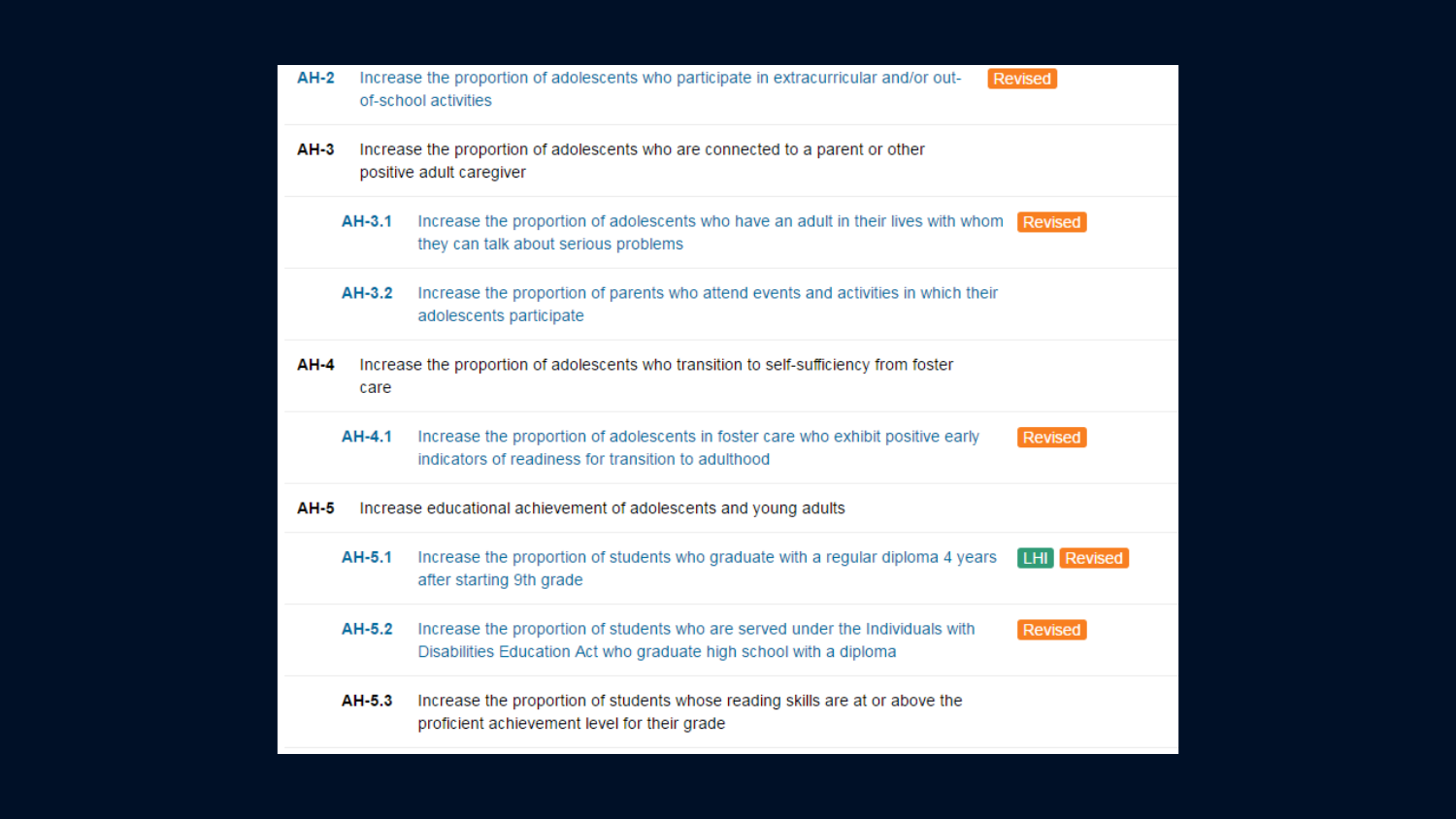#### Wellness checkup in past 12 months, adolescents, 2012

#### **Solution** Desired

-



#### **Objective AH-1**

SOURCE: National Health Interview Survey (NHIS), CDC/NCHS.

NOTE: Data are for the proportion of adolescents aged 10-17 years whose parents reported that they received a wellness checkup during the past 12 months (when not sick or injured).

PT = Poverty Threshold

Hd = 95% confidence interval.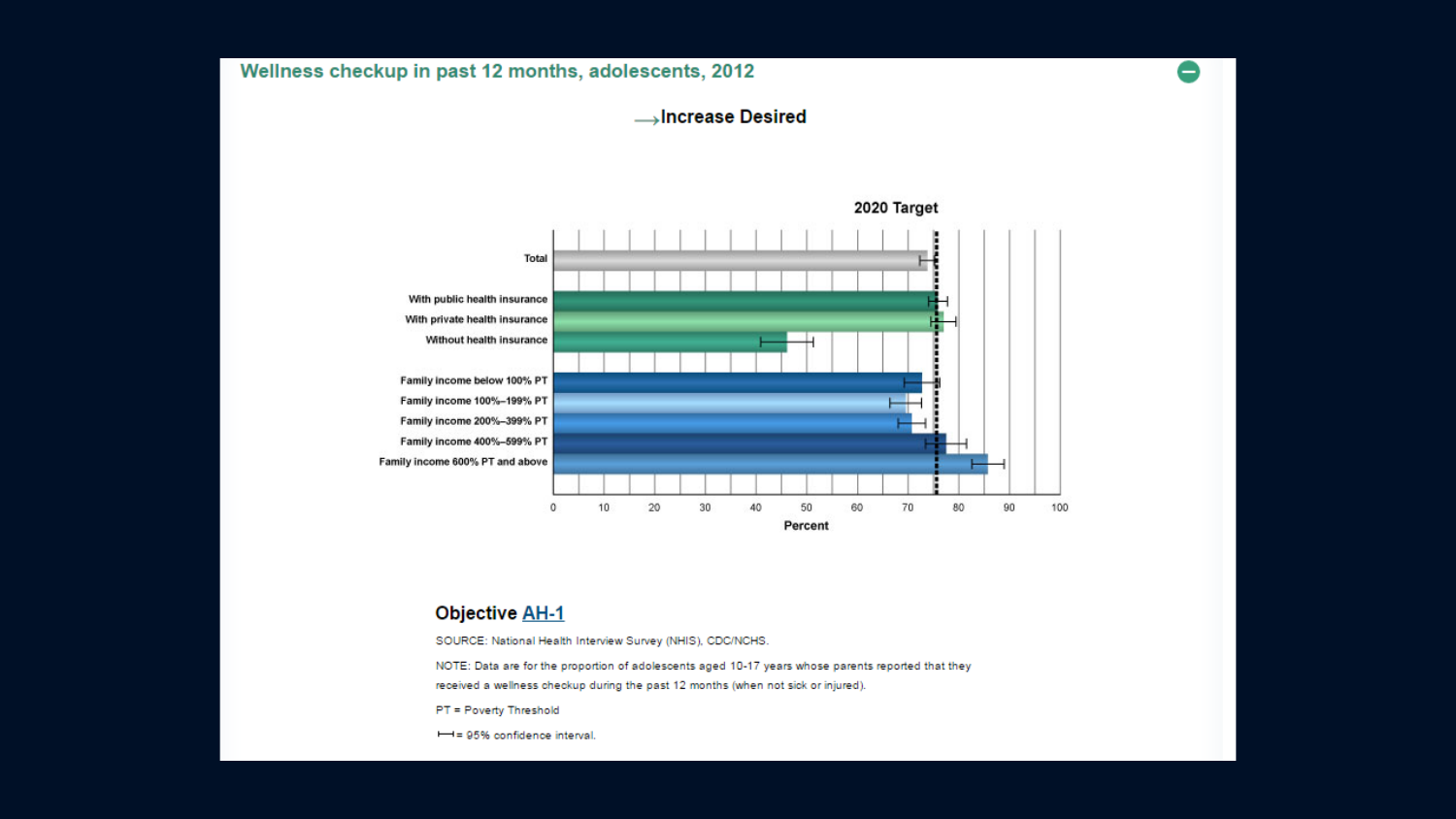# Our experiences



http://plannersweb.com/2014/10/frequency-duration-meetings/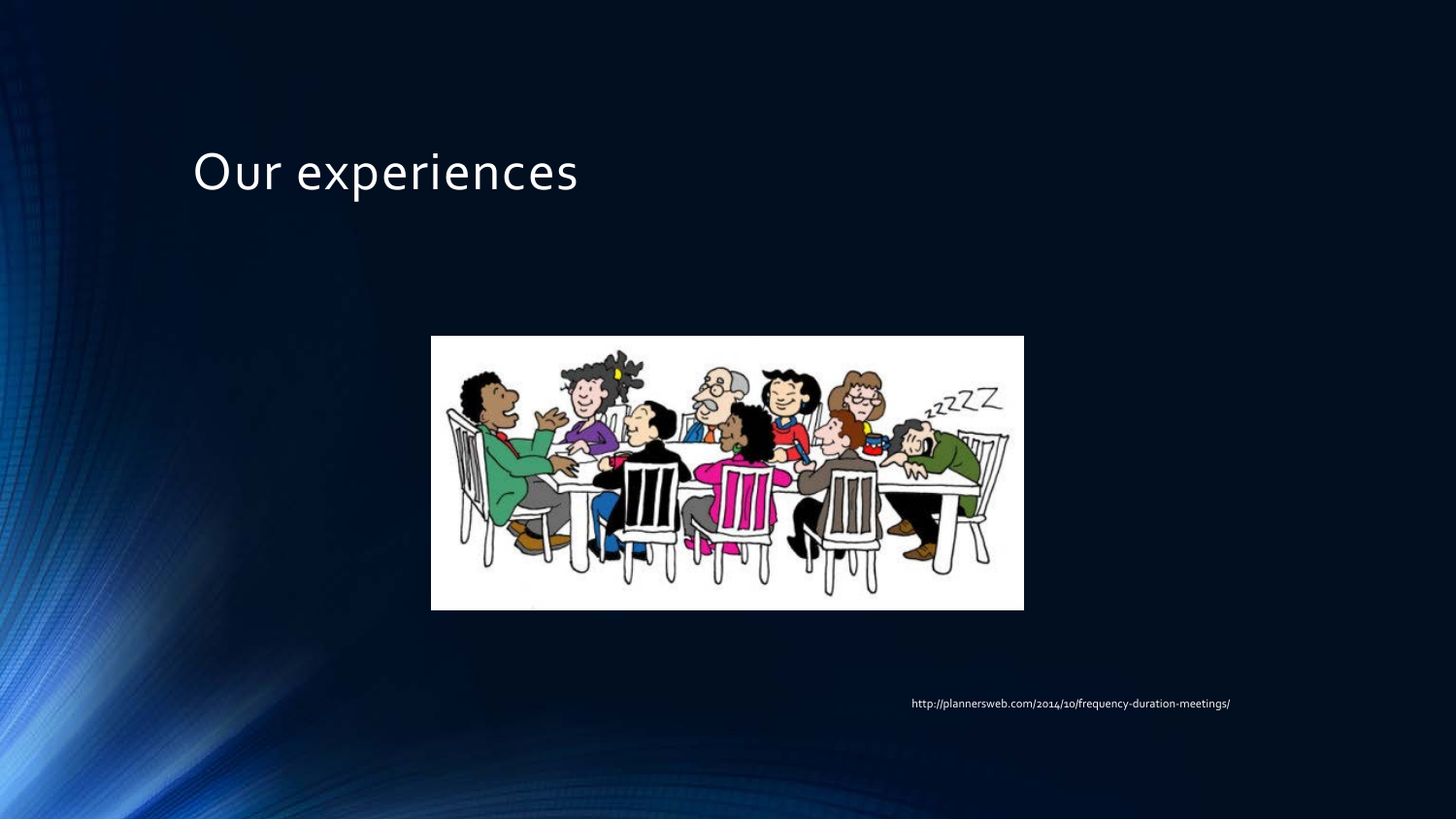### Public health

- Guest speakers
- Fact finders
- Answer student questions
- Career day nurses, medical directors, health directors/commissioners, sanitarians, **health educators**
- Grant funds to teach units (ie, nutrition, consumer health, sexuality)
- HECAT review boards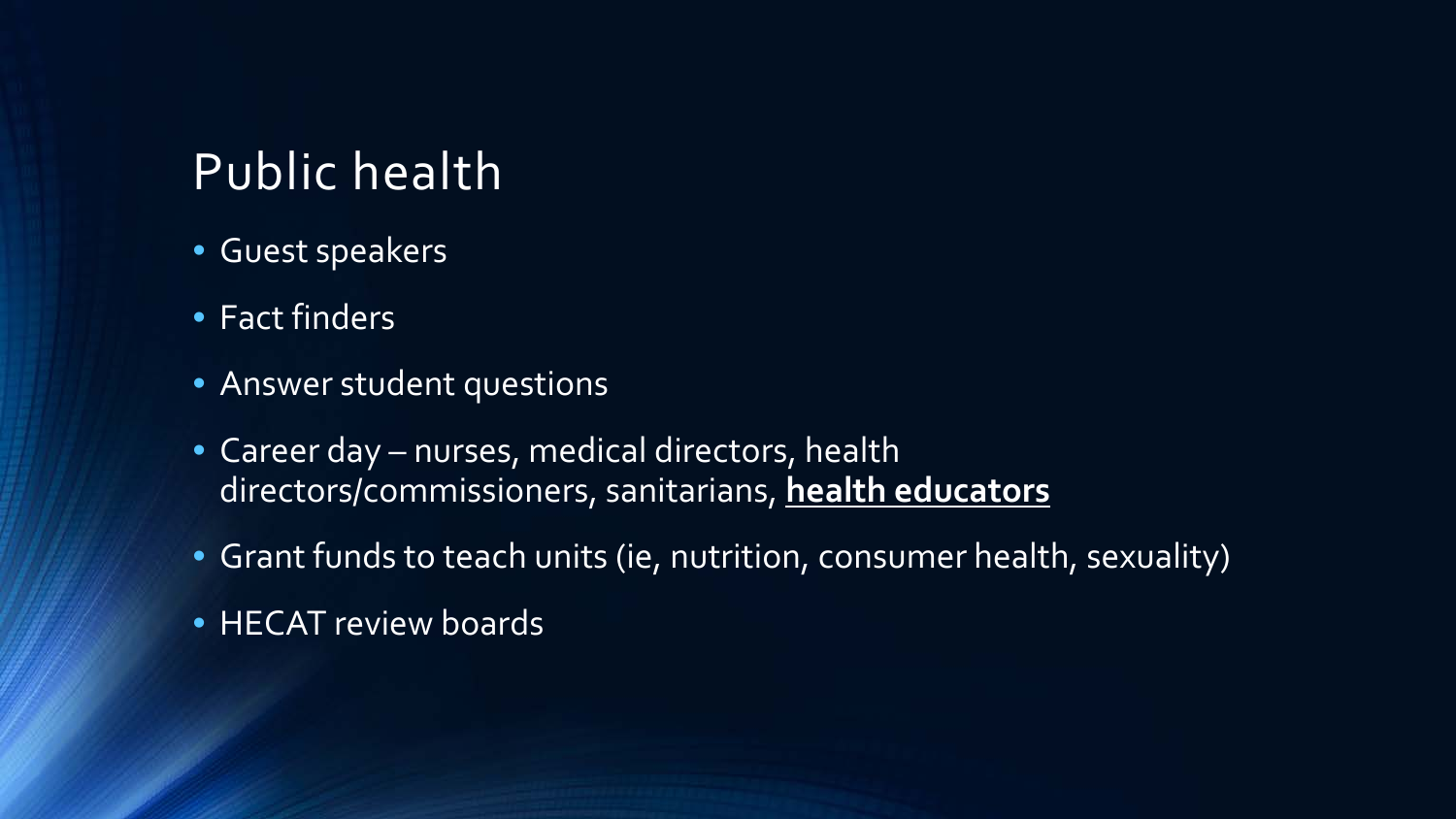# University programs

- Teaching opportunities for students and professors
- CDC's SHI
- School-based health fairs and other programs (perfect for intro planning classes)
- Help with K-12 health education grants
- Special programs (Dress drive)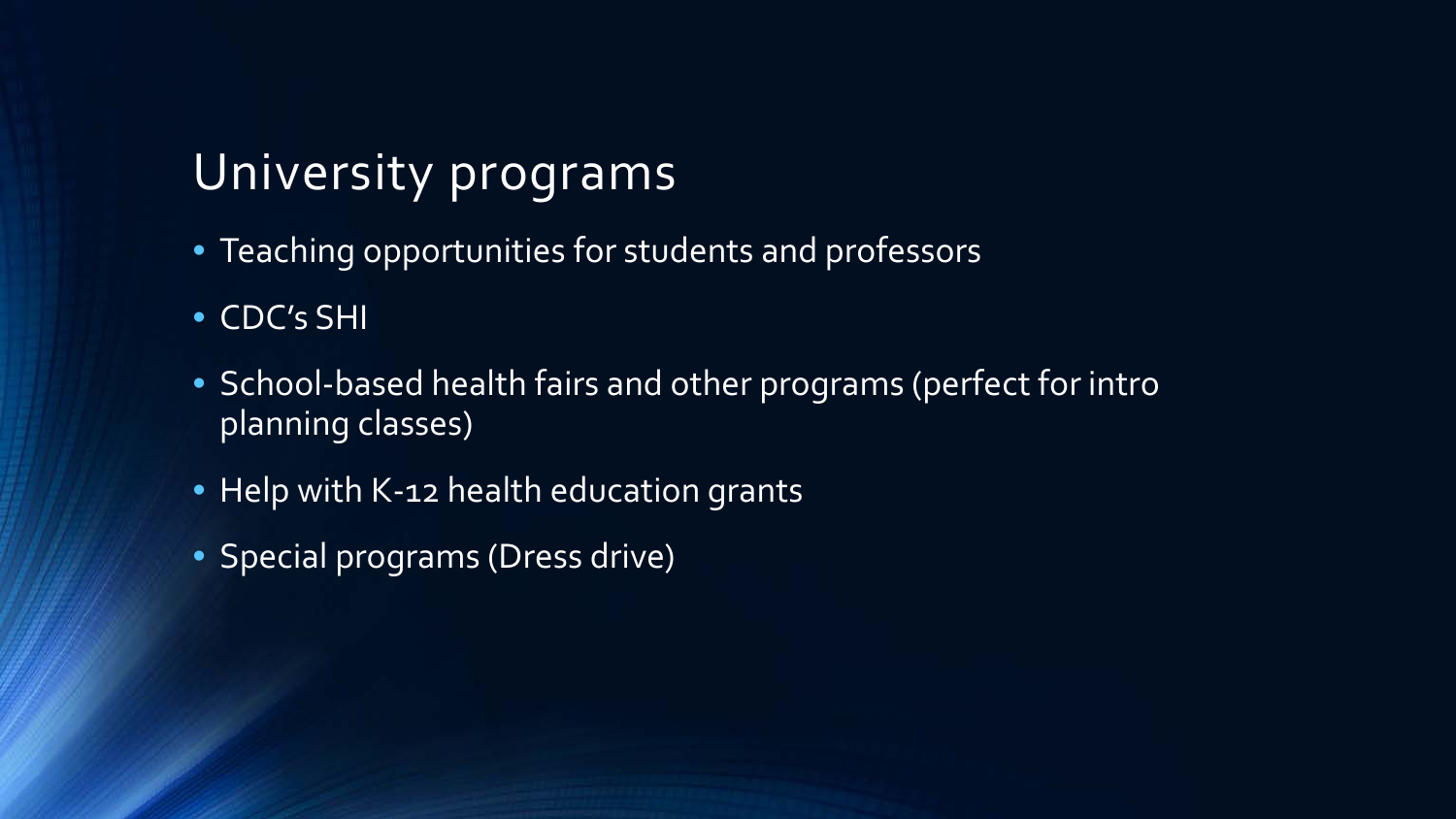### Conclusion

- Communication
- Collaboration
- Healthier students, healthier public